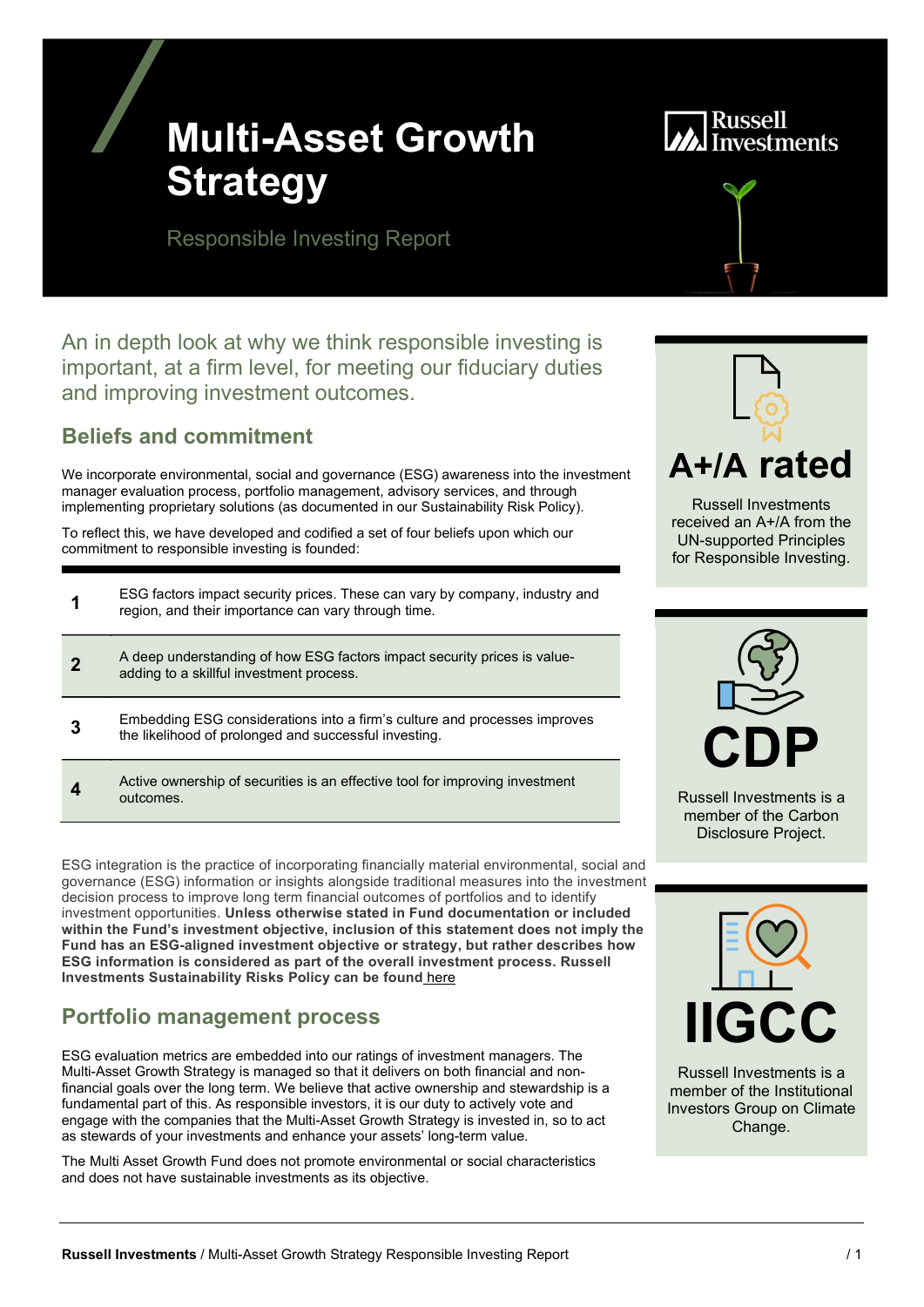## Multi-Asset Growth Strategy portfolio breakdown

## Russell Investments' ESG manager

The chart below shows the ESG ratings for managers within the Multi-Asset Growth Strategy allocated by Russell Investments. A low ESG rating is not necessarily a bad score because all manager ratings are considered within the context of their process.

For example, a quant manager may not have found systematic ways to embed ESG factors into their process yet, therefore, they will be allocated a weaker score.

Overall, managers are increasingly aware of ESG issues as potential sources of risk and return. Managers focused on the United States continue to develop their efforts and have succeeded in closing some of the shortfall on ESG leadership to those managers operating in European and Australian markets.

#### **ratings** The ESG manager ratings for the Multi-Asset Growth Strategy



ESG manager rating 1-5 (with 1 being the lowest) Source: Russell Investments, data as at 23 March 2021.

### Active ownership

Proxy voting and engagement enables direct communication with, and influence the actions of, companies and markets in which we invest. For 30 years, Russell Investments has executed a robust proxy voting programme built on policies, processes and guidelines that are consistently evaluated and evolved. Our engagement programme is directed by the Proxy Voting and Engagement Committee and covers the following six themes: compensation, independence/accountability, diversity, environmental stewardship, climate risk reporting and cyber safety.

### Voting summary



Source: Russell Investments Proxy Voting Report for 2020.